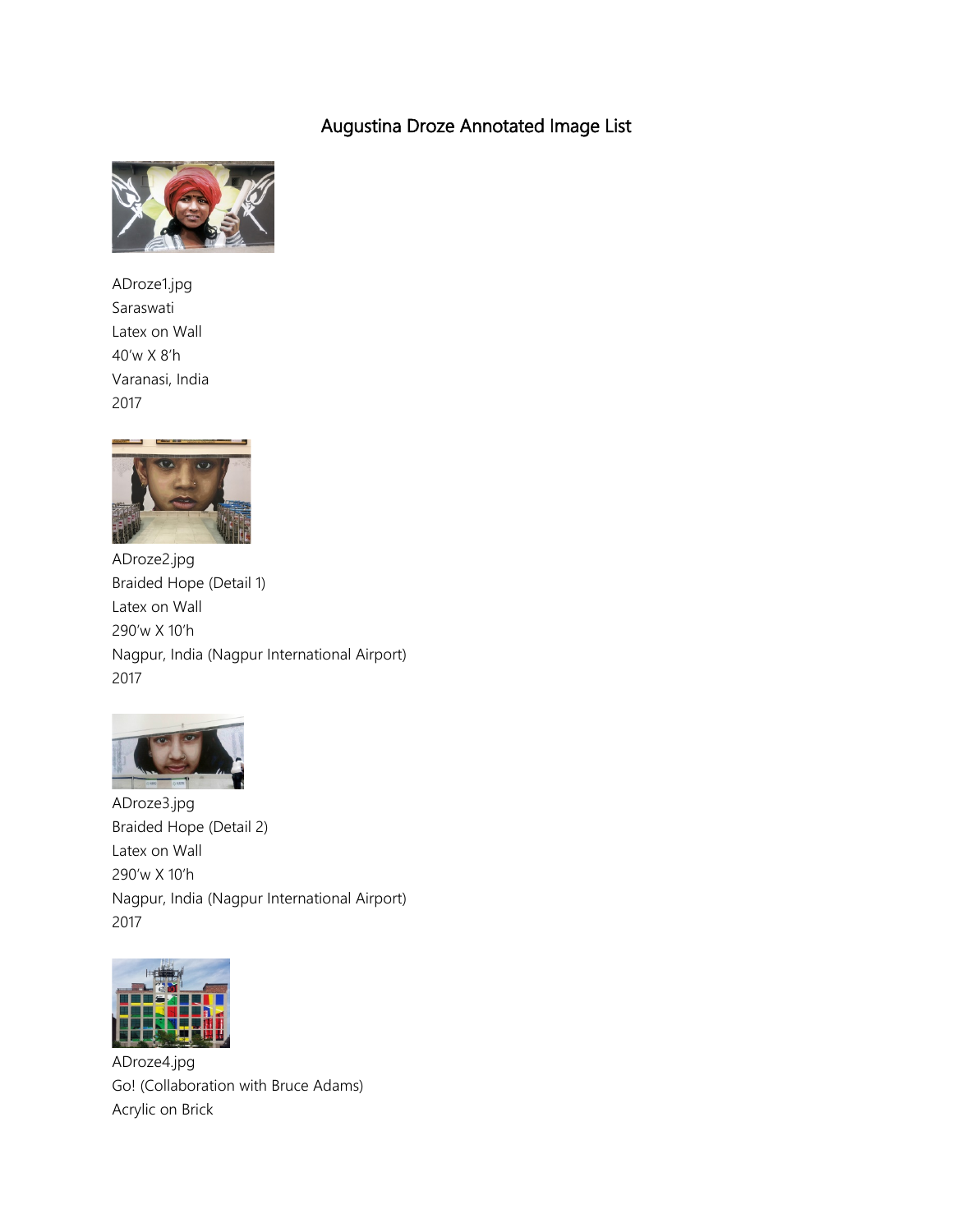75' X 50'h Buffalo, New York 2015



ADroze5.jpg Ray of Light Latex and Glass on Cement 60'w X 10'h Buffalo, New York 2015



ADroze6.jpg Guardian of the Water Acrylic on Wall 65'w X 40'h Lockport, New York 2015



ADroze7.jpg Tres Reinas Latex on wall 15'w X 18'h Cali, Colombia 2015



ADroze8.jpg Colors of Culture Latex and steel on wall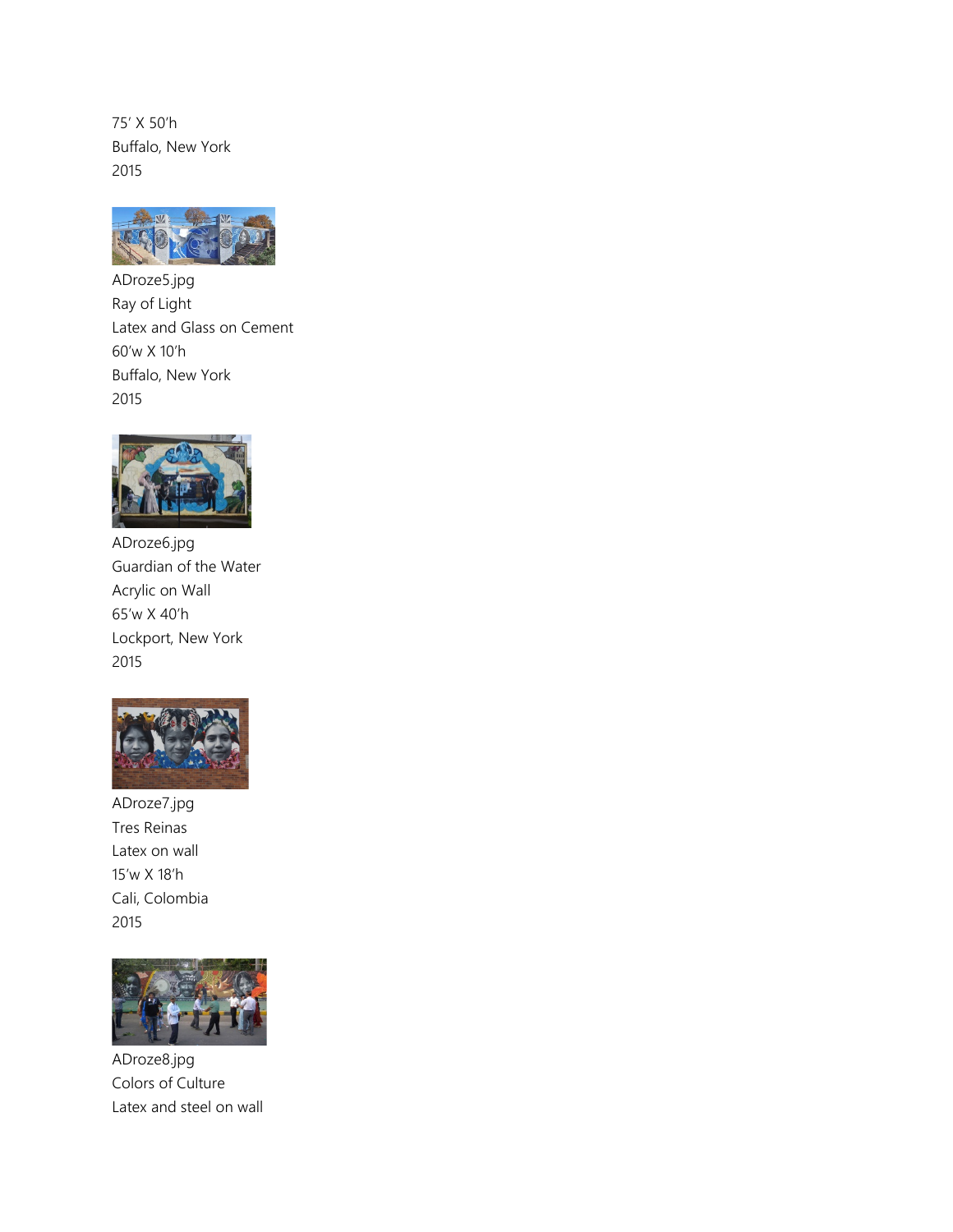65'w X 10'h Nagpur, India 2011



ADroze9.jpg Global Voices Latex on panel 80'w X 32'h Buffalo, NY 2013



ADroze10.jpg Morphos Latex on wall 65'w X 15'h Indianapolis, IN 2011



ADroze11.jpg By the Dial Acrylic and Bronze on Wall 30'w X 12'h Buffalo, NY 2012



ADroze12.jpg Feast (Collaboration with Bruce Adams) Acrylic on wall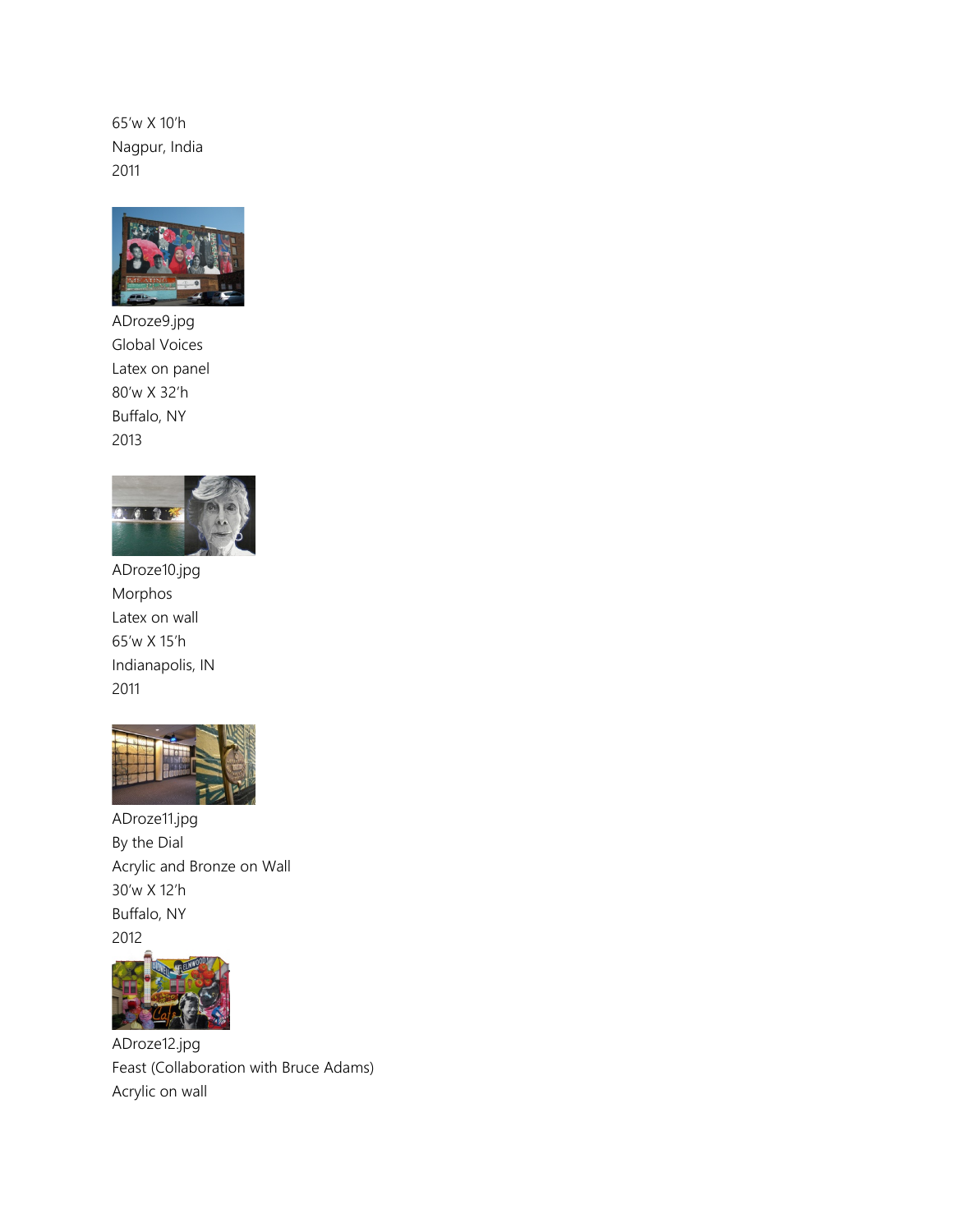40'w X 25'h Buffalo, NY 2012



ADroze13.jpg Sacred Circles Latex on wall 150'w X 14'h Burien, WA 2012



ADroze14.jpg Arc of Nature Acrylic on non-woven fabric, aluminum and glass on wall 50'w X 35'h Highland Park, IL 2010



ADroze15.jog By Hand Mineral paint and steel on wall 24'w X 54'h Cleveland, OH 2012